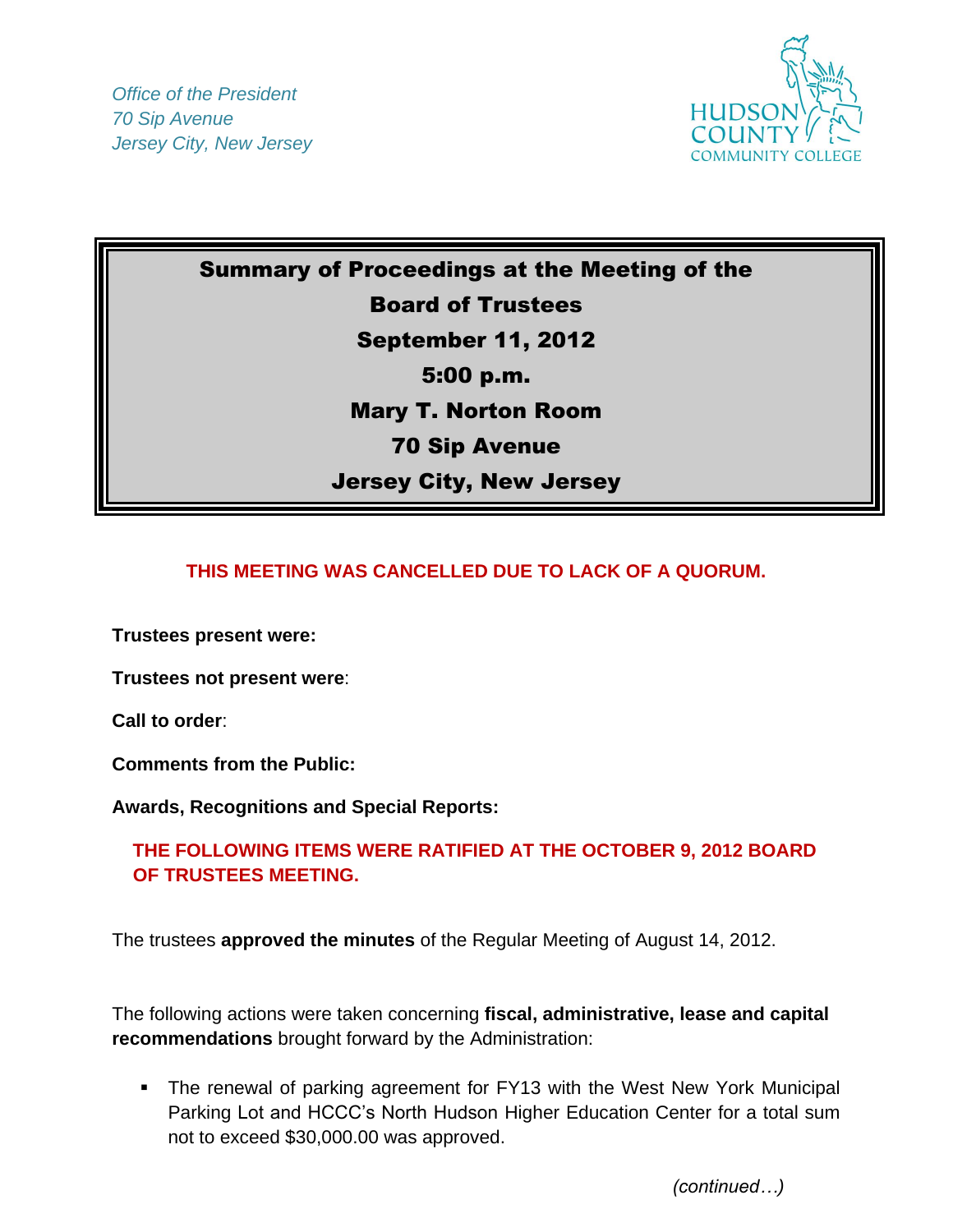- The award of office supplies vendor for three (3) years FY 13 –15 was awarded to Staples of Morristown, New Jersey, to be funded from the operating budget.
- The award of temporary employment services for FY 13 & 14 was awarded to Bryant Staffing of Secaucus, New Jersey.
- The award of a linen supply vendor for the Culinary Arts Program for FY 13 was awarded to Allen Linen Supply at a cost not to exceed \$25,000.00.
- The award of a specialty foods vendor for the Culinary Arts Program for FY 13 was awarded to Baldor Specialty Foods, Inc. at a cost not to exceed \$65,000.00.
- The award of a seafood vendor for the Culinary Arts Program for FY 13 was awarded to Blue Ribbon Fish Co. Inc. of Bronx, New York at a cost not to exceed \$60,000.00.
- The award of a dairy food vendor for the Culinary Arts Program for FY 13 was awarded to Dairyland USA Corporation of Bronx, New York at a cost not to exceed \$55,000.00.
- The award of a food vendor for the Culinary Arts Program for FY 13 was awarded to Green Tree Packing Co. of Passaic, New Jersey at a cost not to exceed \$65,000.00.
- The award of a food cleaning supplies and small implements vendor for the Culinary Arts Program for FY 13 was awarded to Sysco Food Service of Jersey City, NJ at a cost not to exceed \$65,000.00.
- The purchase of network switches for 870 Bergen Avenue from Office Business Systems of Lincoln Park, New Jersey at a cost not to exceed \$98,000.00 was approved.
- The purchase of kitchen supplies for the Culinary Arts Program for FY13 from M-Tucker of Paterson, New Jersey at a cost not to exceed \$66,273.79 was approved.
- Authorization for the College to become a dinner sponsor at \$20,000.00 for the December 6, 2012 Annual Holiday Foundation Extravaganza Dinner was approved.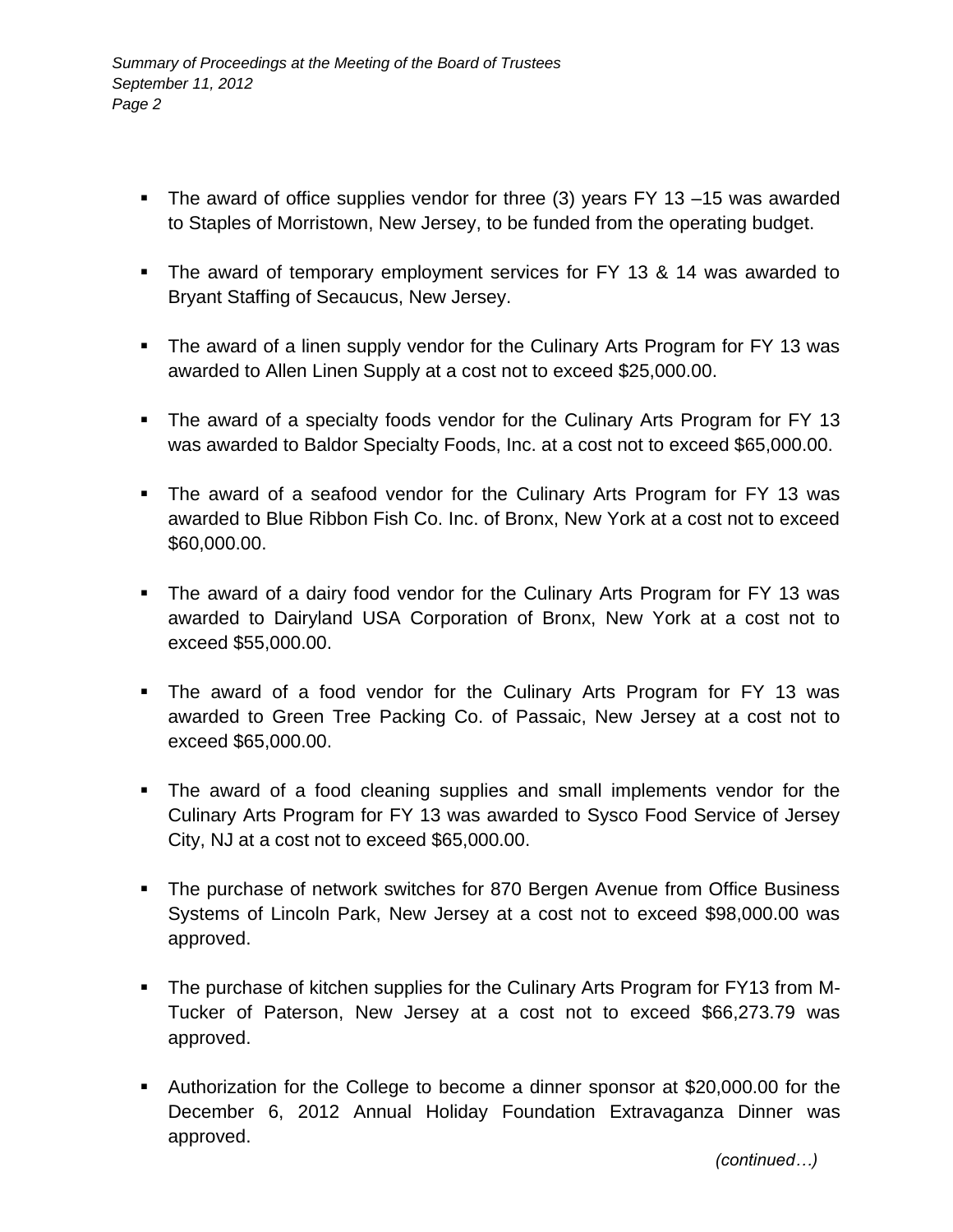- Authorization for the rental room location agreements between Hudson County Community College, Compass Group USA d/b/a/ FLIK International Corp., and Interrogate Inc. ("Producer"), for the Applebee's Film Commercial were approved.
- The reports of the Facilities Ad Hoc Committee for its meetings of March 8, 2012 and June 21, 2012 were accepted for inclusion in the record.

The following actions were taken concerning **personnel recommendations** brought forward by the Administration:

- The following resignations were accepted: Counselor; Coordinator, Evening, Weekends & Off-Sites Program; and Associate Dean of Research & Planning.
- The appointments to positions for: Administrative Assistant, Dean of Arts & Sciences; and Secretary, Academic Foundations were approved.
- The appointment of additional new & continuing part-time hires: September  $12 -$ June 30, 2013 was approved.
- The modification of the staffing table for FY 13 was approved.

The following actions were taken concerning a**cademic and student affairs**:

- The termination of two Associate of Applied Science (AAS) degrees and its options were approved: AAS Legal Assisting, AAS Human Services (Human Services to the Aged Option and Social Services Option); Certificate – Social Services. *Note:* Human Services now offers AA Liberal Arts degree.
- The Renewal of a Separate Memorandum of Understanding was approved between: (A) HCCC and Bayonne Medical Center school of Nursing and (B) HCCC and Christ Hospital School of Nursing for the AS Cooperative Nursing Program; and (C) HCCC and Liberty Health Care System – Jersey City Medical Center for the AAS and Certificate Paramedic Science Program.
- The granting of "Affiliate Faculty" status for Academic Year 2012-2013 for nursing instructors was approved at the Schools of Nursing of Bayonne Medical Center and Christ Hospital; and for paramedic science instructors teaching at Jersey City Medical Center, partner institution for the A.S. Cooperative Nursing and A.A.S. Paramedic Science & Certificate programs.